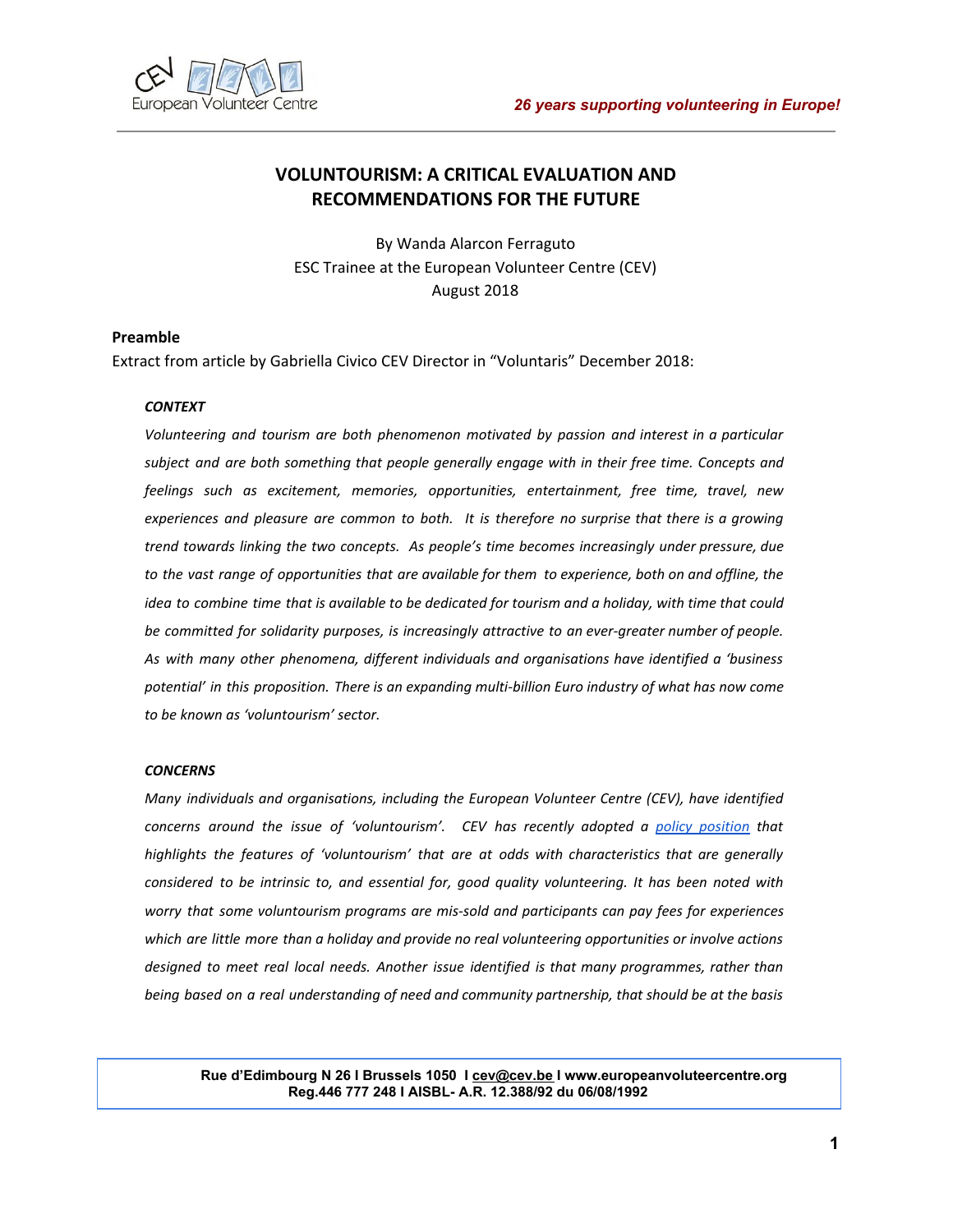

*of all volunteering initiatives, focus more on the presumed needs of the community, positioning the 'voluntourist' as a benevolent giver rather than someone genuinely able to bring sustainable added value to the resolution of challenges and problems.*

*At the Volunteering in Culture Capacity Building Conference in Rijeka (Croatia), organised by CEV in April 2018 and attended by more than one hundred volunteering stakeholders from across Europe, the issue of 'voluntourism', related in particular to the culture sector, was addressed. Participants were presented with the marketing material of the many entities, for-profit and not-for-profit, that offer 'voluntourism' opportunities and experiences. As can be expected, the marketing material and images present 'voluntourism' as a win-win situation for both the host communities where their well-intentioned activities would take place and the individuals and groups signing up for the experiences. Increasingly however, it can observed, that 'voluntourism' experiences, particularly those that involve direct interaction with often vulnerable local populations, and particularly children, are doing more harm than good. So much in fact, that the Australian Government has taken steps to render illegal such activities under the [introduction](https://www.theguardian.com/sustainable-business/2017/apr/11/australia-must-legislate-to-prevent-modern-slavery-in-our-supply-chains) of a modern slavery act, and some travel companies, after careful consideration of the evidence, have stopped providing such experiences.*

*'Voluntourism' experiences are sold in two ways. They can be sold as a complete holiday packages in advance of travel or alternatively as stand-alone experiences arranged in-situ, once people are in a particular location on their ongoing holiday. Motivations to take up these opportunities vary, but a common feature is a genuine desire to 'do some good' and/or obtain a genuine connection with the local host community. The idea that undertaking 'volunteering' experiences while on holiday is a way to mitigate any negative impact that holiday-makers might have on the local environment or people is being embraced by NGOs and tourism companies alike. However, there are a number of questions that must be asked about this approach of linking the concept of volunteering and, by extension, solidarity, with the objectives tourism companies & agencies and the tourists themselves. This paper will explore some of these issues.*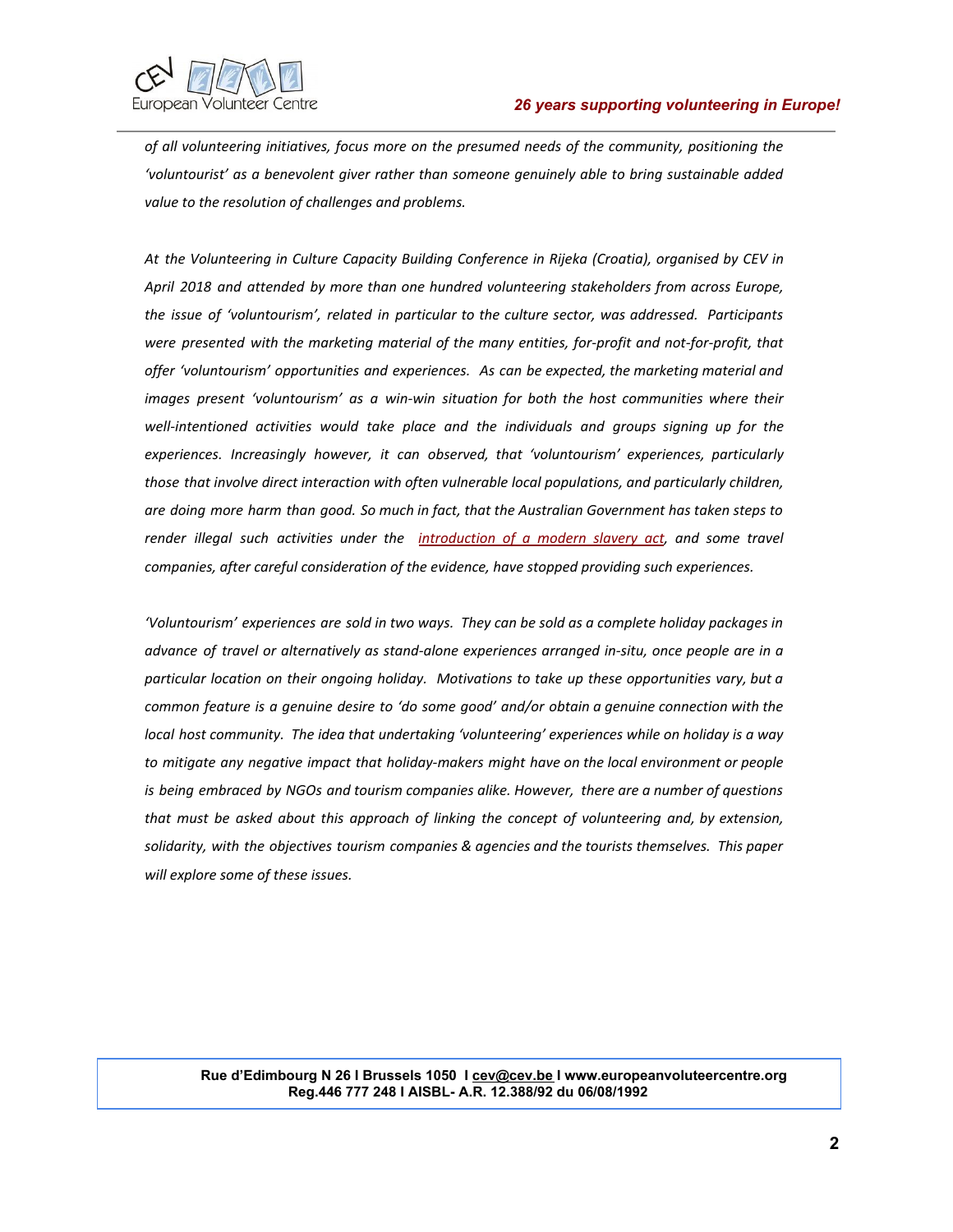

## **1. Introduction**

In the last decades, the industry of volunteering abroad, nowadays known as voluntourism, has grown stronger in a world where globalisation and the possibility of movement have shortened the distances between countries and communities. Voluntourism is normally associated with private agencies, but other institutions might support and promote this activity. Although there are several definitions of the practice, it can be seen in two modalities:

- The person is having a touristic experience in another country and, whilst being there, engages in a volunteering experience.
- The person uses an agency or an institution to go on a voluntourism experience.

This activity started gaining popularity in the nineties, and even more after 'the gap year' became more popular among recent graduates. As a result, there has been a rise in the number of industries and businesses that focus in this kind of activity. The practices and the choices made by the companies to draw more clients sometimes collide with the true needs of the afflicted communities and environments.

In this regard, the CEV designed a policy Statement in 2016 that provided some understandings and recommendations around voluntourism. In general, voluntourism was defined as a touristic experience in which "travellers participate in voluntary work" (CEV, 2016, p.5). In the statement, it is made clear that there are some good practices but also many concerns.

This paper will present in *Section 2* a State of the Art on voluntourism, gathering some of the academic work that has been done on the matter. Some of the main lines of criticism that voluntourism is currently facing, along with some recommendations from the CEV in this regard will also be presented and discussed.

- *Section 3* will address some social approaches, including social distance and the marketing of voluntourism.
- *Section 4* will focus on legal-ethical approaches, including the white saviour complex, legality, corruption and social media.
- *Section 5* will provide some conclusions based on the research, complemented with aspects that should be avoided in order to improve the conditions around voluntourism.
- *Section 6* will present an initiative to remember key elements to improve voluntourism, CARE.

The main goal of this paper is to provide volunteering stakeholders and other interested actors with more information on voluntourism, as well as some insight from an organisation dedicated to the matter of volunteering. By studying the opinions that criticise voluntourism, there could be more opportunities of truly developing solutions to make it become a more sustainable practice. It is important to note that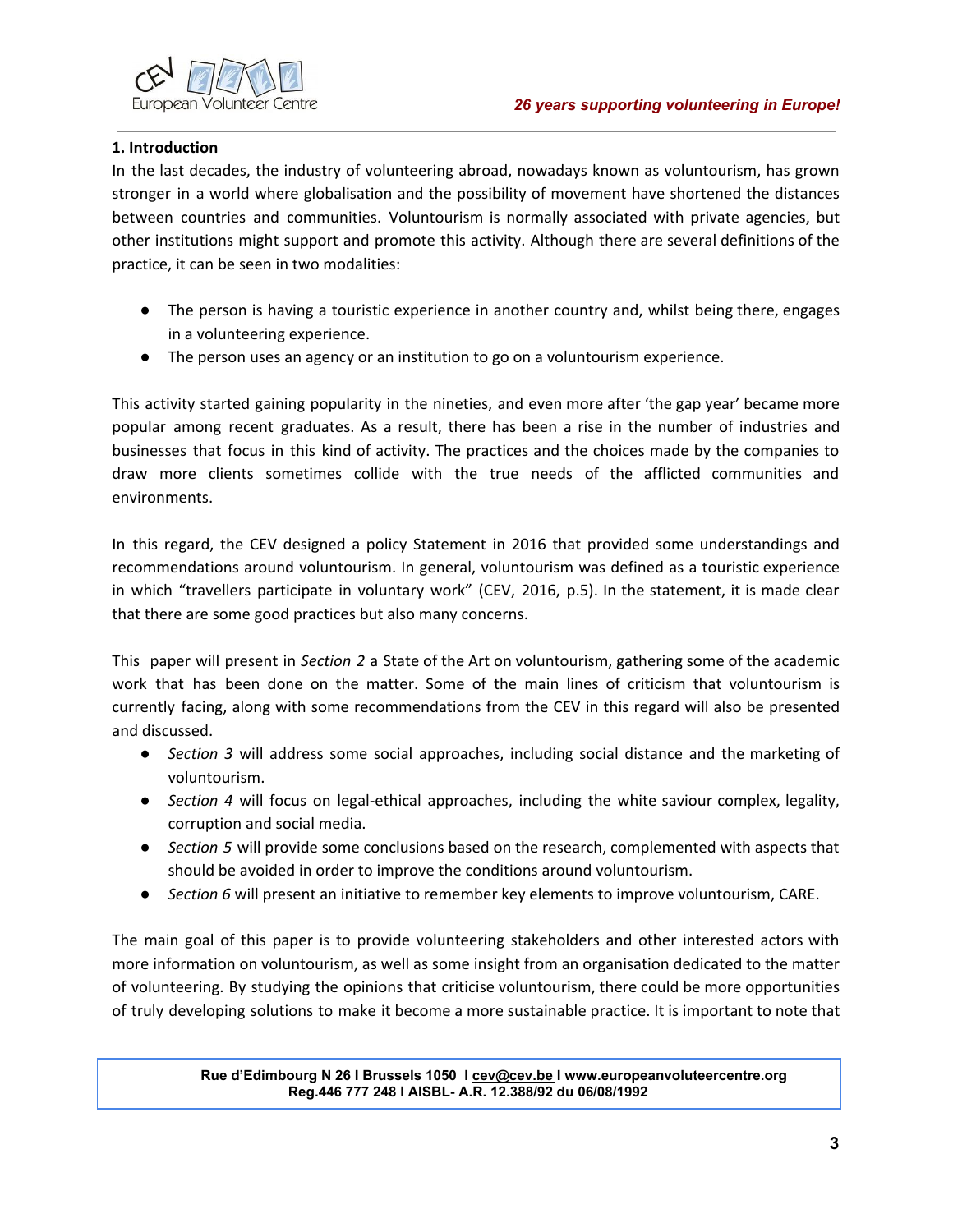

although cultural and environmental issues are part of the spectrum of this kind of practice, most of the paper will base its chapters on voluntourism focused on community work that implies direct human interactions. Through the State of the Art, we will explore more deeply the ways in which voluntourism has been studied over the last decades.

# **2. State of the Art: Voluntourism in the academic field**

Woosman and Lee (2010) note that the issue of voluntourism was not properly popularised until the nineties. The general idea among academics used to be that the benefits perceived by the tourists and the communities were reciprocal. This vision has been recently challenged by other authors, especially when it comes to cross-cultural relationships. McGloin and Georgeou (2015) have explored the sociology behind voluntourism and the recruitment processes for higher education. They include the phrase "looks good on your CV" as part of the title of their paper. Other authors have explored the reinforcement of national and cultural stereotypes (Simpson, 2005) and others have worked on the perceptions of the voluntourists and the idea of 'lack of altruism' (Raymond & Hal, 2008; Sin, 2009).

When speaking about voluntourism itself, there is a lack of general agreement in some of the concepts surrounding it. However, many do agree that voluntourists tend to come from privileged areas of the Global North and travel to less privileged areas of the Global South. In regards to concepts, voluntourism is normally understood as a situation where tourists "volunteer in an organized way to undertake holidays that may involve the aiding or alleviating the material poverty of some groups in society, the restoration of certain environments, or research into aspects of society or environment" (Wearing, 2002, p.240). Mc Gloin and Georgeou (2015) use a more critical definition by stating it is "an economic activity driven by profit occurring within an unregulated industry and operating without any accreditation process". They also make a difference between voluntourism and 'volunteering for development' (McGloin and Georgeou, p.3, 2015) which is normally understood as a practice that tends to involve long-term development objectives. Another part of the concept is the commitment from the development volunteer sending agency. It is viewed in a more positive way, but there is no denial that both activities may meet at some points. Both interact, directly or indirectly, with communities or environments with particular traits and practices.

The field of academic research on voluntourism has expanded significantly in the fields that shape social sciences. This is due to the interactions between humans that occur during the development of the programs. The criticisms that have emerged in the academic field are mostly related to the 'mistakes' that voluntourists or the agencies make when interacting with the new environment or community, as well as the ego-boosting attitudes and unethical practices.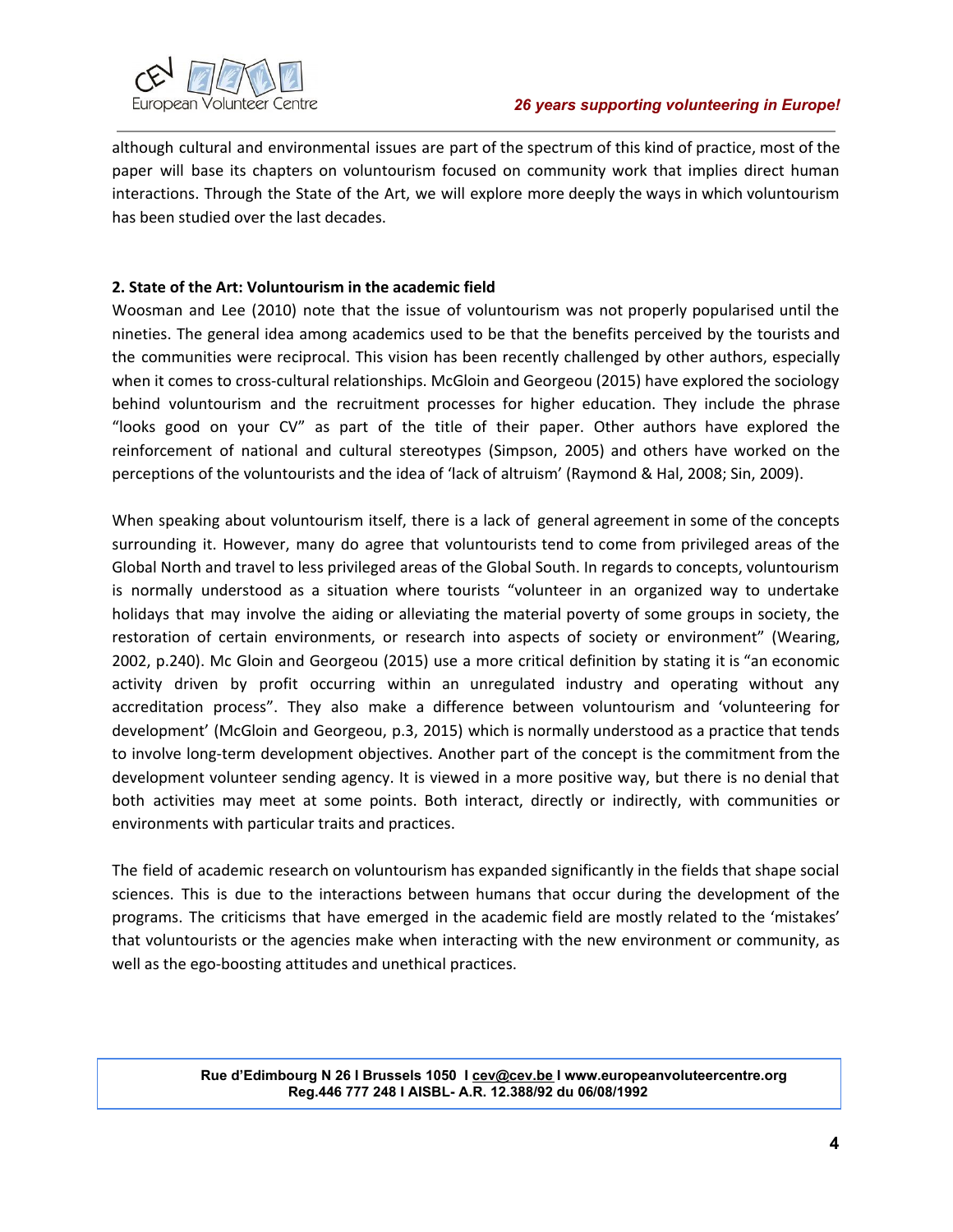# *26 years supporting volunteering in Europe!*



Most of the academic work in regards to voluntourism has been focused on specific case-studies where voluntourists participate in a specific community and researchers try to analyse the changes they achieved. However, there is no extensive information about the practice and how companies advertise it. More work needs to be done in the social sciences field to fill this gap regarding the topic.

To continue with some of the research that has been done, the next chapters will present some of the critical analyses concerning voluntourism. In this way, a more comprehensive view of the practice can be developed, as well as more channels for a better understanding of the possible solutions for the problems detected in voluntourism in the last decades.

# **3. Social approaches to voluntourism: a critique**

# *3.1 Applying the concept of social distance: Perceptions of each other.*

One of the characteristics of voluntourism is related to the concept of 'Social distance'. This concept was introduced by Park (1924, p.339), who defines it as *''the grades and degrees of understanding and intimacy which characterize personal and social relations generally''.* Thus, it could be said that these understandings shape the interactions of the voluntourists towards the communities and vice-versa. There have been attempts to create empirical scales to measure social distance but measuring perceptions in numbers is not an easy task.

Voluntourism supporters and agencies sometimes advertise themselves as 'cultural enrichment experiences'. Therefore, in theory, they should help reduce the gap in social distance. However, more recent opinions and critics believe that voluntourism only increases the previously existing stereotypes that each side had of the other. In practice, both voluntourists and the communities tend to have little to no training, a situation that frequently results in the development of inaccurate understandings of each other.

Social distance could represent an important concept when trying to understand the intentions of voluntourists and voluntourism agencies. If we can understand the stereotypes and thoughts of the volunteers and the communities, better practices could be developed in response to the true needs of both groups. If there are no changes in the social distance during these voluntourism experiences, then we have to question the practice on whether they are working for development or just perpetuating the gap between the developed and the developing world.

**The recommendation:** In theory, the practice of volunteering abroad links the lives of both the I tourists and the inhabitants of the program area. In this sense, voluntourism programs should aim I

. . . . . . . . . . . . . . .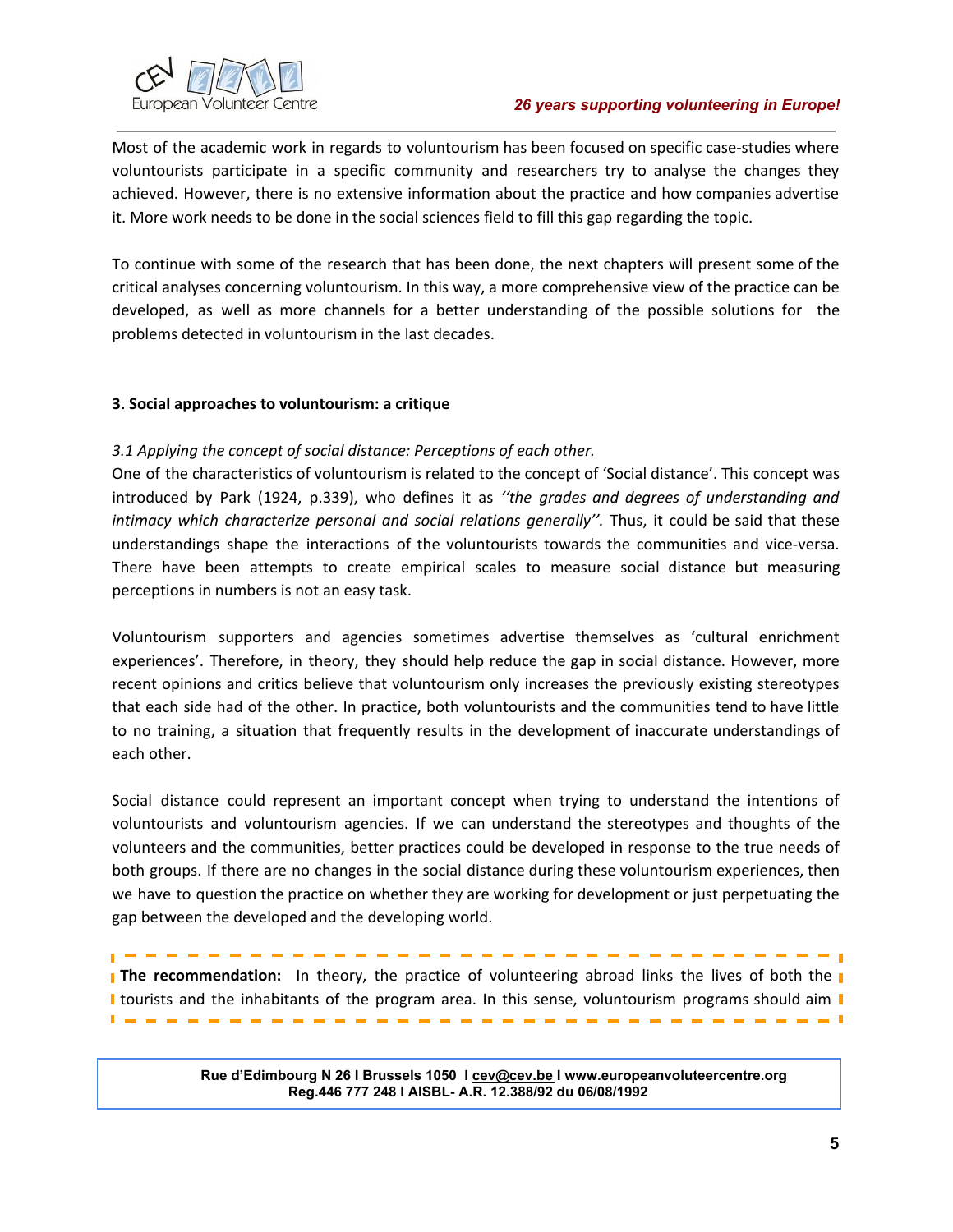$\overline{\phantom{a}}$ 



**I** towards expanding research on how to reduce social distance between the voluntourists and the **I I** communities they attend. п

### *3.2 How voluntourism has been marketed: The CV booster.*

In line with some of the ideas of social distance, some warnings about voluntourism are based on the role of ego and the pressure to add experience to a person's CV. In this sense, McGloin and Georgeou (2015) studied several faces behind the rhetoric of the companies that sell voluntourism to higher education students. One of the arguments that these agencies tend to add to their marketing is the idea that it will be a positive addition to the CV in terms of 'experience'. This has somehow become part of a general understanding around voluntourism, filling a very lucrative gap in the market and generating negative responses from volunteering organisations.

In the "Volunteering in Culture" Capacity Building Conference in Rijeka, Croatia, organised by the CEV in 2018, there were many concerns about how agencies present their voluntourists. By presenting them as 'benevolent givers', these agencies are undermining the true added value to the service that these people could give to a community. This also creates a stereotyped vision of communities and the volunteers themselves, increasing social distance between them.

Indeed, it is becoming more important to diversify the experiences within the CV, but McGloin and Georgeou (2015) wonder if the ways in which voluntourism has been advertised is creating misleading ideas in order to get more clients. In the process, these misconceptions could undermine the true value of volunteering and make it another marketing success. The places in which these agencies tend to promote themselves are normally academic grounds such as universities. They target young audiences, for whom the CV boosting promise serves as an attractive marketing bait. Narratively, the idea of 'development', 'CV boost' and 'traveling' become tangled in a speech where the necessities of the communities may be left unattended or completely forgotten at the expense of attractive marketing proposals.

**The recommendation:** Volunteering is an activity that provides and strengthens multiple skills that **n** might look good on a CV. However, it is important to remember that this is not the goal of **v** volunteering. There are many reasons why people could volunteer apart from the personal gains in I terms of labour prospects. In this sense, instead of treating the CV aspect of voluntourism as a main I **I** reward, it should be mentioned as a complementary element to the services provided to meet the **I** needs of communities**.** п

------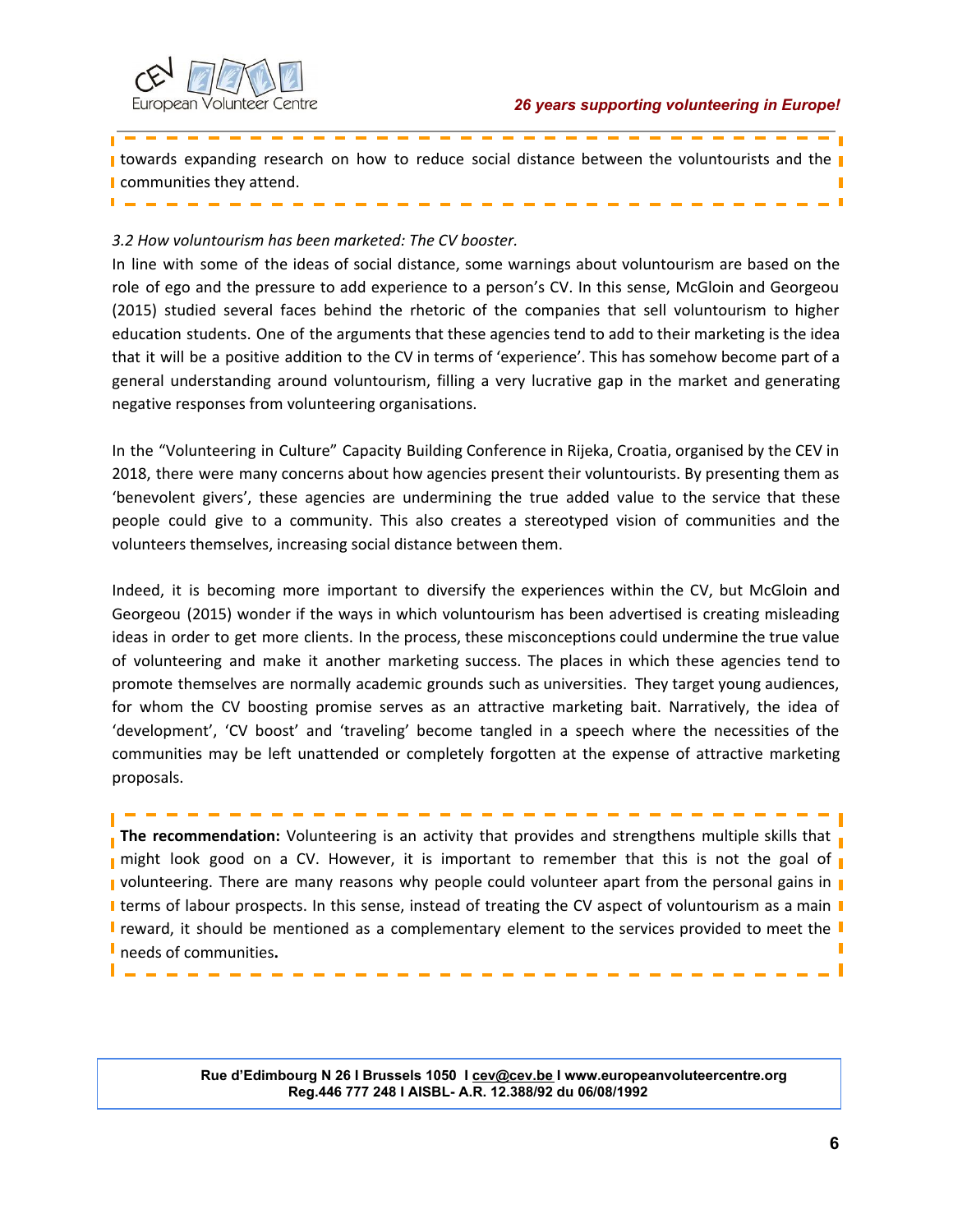

### **4. Legal-Ethical approaches to voluntourism: a critique**

## *4.1 Ego feeding and post-colonialism: The 'white saviour complex'*

Among the critiques against voluntourism, ego feeding and post-colonialism have received strong support in recent years. Regarding the ego, there has been an increase in stories from ex-voluntourists realising that their true intentions when going volunteering abroad were to boost their egos and not to help the communities. Ultimately, they don't know if they helped or if they were exploiting the developing community to improve their own feelings. This was the case with Leila Chambers (2012), whose trip to Kenya (that she used to refer to as 'Africa') to work with orphans turned out to be more helpful for her ego than for the actual children, she ended up wondering if she had actually done anything for these children, who challenge very traumatising lives. The same happened to Dorinda Elliott (2013), whose trip to Haiti to build houses made her wonder if her help was truly needed in exchange for a place to have her vacation. These cases are becoming increasingly common in opinion forums across the internet, raising questions on whether or not voluntourism is becoming an amusement to boost the egos of people who live in developed areas.

In relation to the second point, many detractors of voluntourism argue that it is just a perpetuation of post-colonialism in developing areas, mostly ex-colonies. This is the result of the introduction of voluntourists from developed countries into the lives of communities in the Global South. The way in which they are perceived and presented could contribute to the idea that these communities can only survive with the help of a person from a 'rich country'. This can be materially perceived with the huge impact of voluntourists or associated organisations in the communities that they try to 'help'. In many cases, the introduced activities may generate a deviation of the funding in local initiatives, where volunteers can be paid more than the locals for the same job. Also, there are some fears that voluntourism is making communities more dependent on the gifts and aid brought by voluntourism and no knowledge or true development is acquired. In general, post-colonial studies insist that voluntourism supporters must constantly challenge the connections with colonialism and make it truly sustainable in other to have a transformative status. (Pastran, 2014).

These ideas are tied to the concept of the "white saviour", which has been explored especially through media. Bex and Craps (2016) describe it as a form of self-validation of privilege through an emotionally impacting experience, usually related to problems of the Global South. They also call it the 'white savior industrial complex' in relation to corporative and charity actions of self-help. As a result, these practices perpetuate the idea that "Africans live outside of civilization until white saviors rescue them" (Bex and Craps, 2016, p.48). As mentioned, this complex has been explored mainly in the media, where actors and other mainstream figures present themselves as the 'saviours' of poor communities, often in Africa.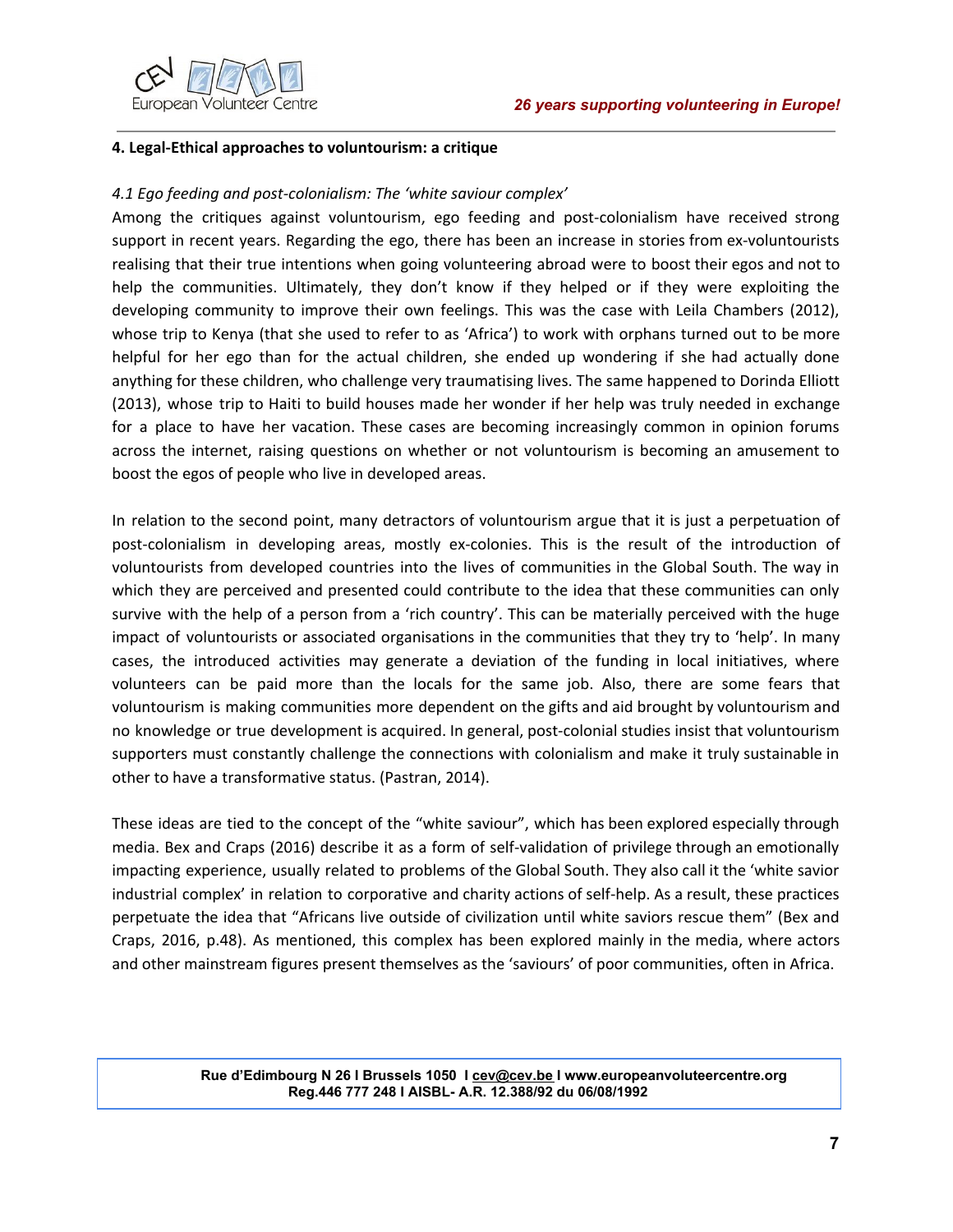



When analysing the three elements, the result is that voluntourism may have become a tool for agencies to make money by profiting from the egos of people and perpetuating the post-colonial dependency system. The result is a cycle of exploitation that generates profit for companies at the expense of the communities. These notions are tied to a general believe that has been spread by the mainstream media in which the 'poor' people from the Global South need the 'saviours' of the north. Indeed, this might not be a conscious decision by the person who engages in voluntourism, but the social construction under which they are raised could be exploited by agencies and other fundraising institutions. As a final result, these institutions exploit the communities and trick voluntourists into believing they are going to 'save' them. These tourists then contribute to unsustainable models of volunteering abroad, perpetuate the stereotypes and damage the communities they get in contact with.

## **The recommendation:**

- It is important to question whether or not the intentions to go volunteering abroad are for the  $\blacksquare$ benefit of others or for our own egos. Exploitation must be completely eliminated from the voluntourism practice.
- When looking into agencies and projects, it is important to check the conditions and the presentation. If the institution is presenting a stereotyped side of the community without prospects of development, don't support it. In order to be sustainable, a project must generate a well-prepared base of contributors and volunteers that nurture the program on a long-term basis.
- Volunteering is not about who 'saves' whom. There must be a shift in the marketing of the **I** conditions of the communities and those who decide to engage in volunteering.

# *4.2 The problem with multiple national legal frames*

In general, every country has sovereignty to decide on certain laws that are not necessarily enforced in other countries or established in international treaties and covenants. These areas may include some health or privacy regulations, as well as penalties and laws that must be respected. The essence of voluntourism relies mostly on multinational interactions. In this sense, voluntourism promotes the contact between different sovereignties that surpass the classic tourism laws. This has generated many questions on whether or not some of the practices promoted by voluntourism would be allowed or ethical if the voluntourists were located in their home countries. Additionally, the lack of facilities in some developed countries might generate complications in relation to the services offered by voluntourists.

One common volunteering abroad experience is related to health services or practices. In numerous occasions, volunteers in medical fields have been brought to developing areas to train, attend

> **Rue d'Edimbourg N 26 I Brussels 1050 I [cev@cev.be](mailto:cev@cev.be) I www.europeanvoluteercentre.org Reg.446 777 248 I AISBL- A.R. 12.388/92 du 06/08/1992**

m T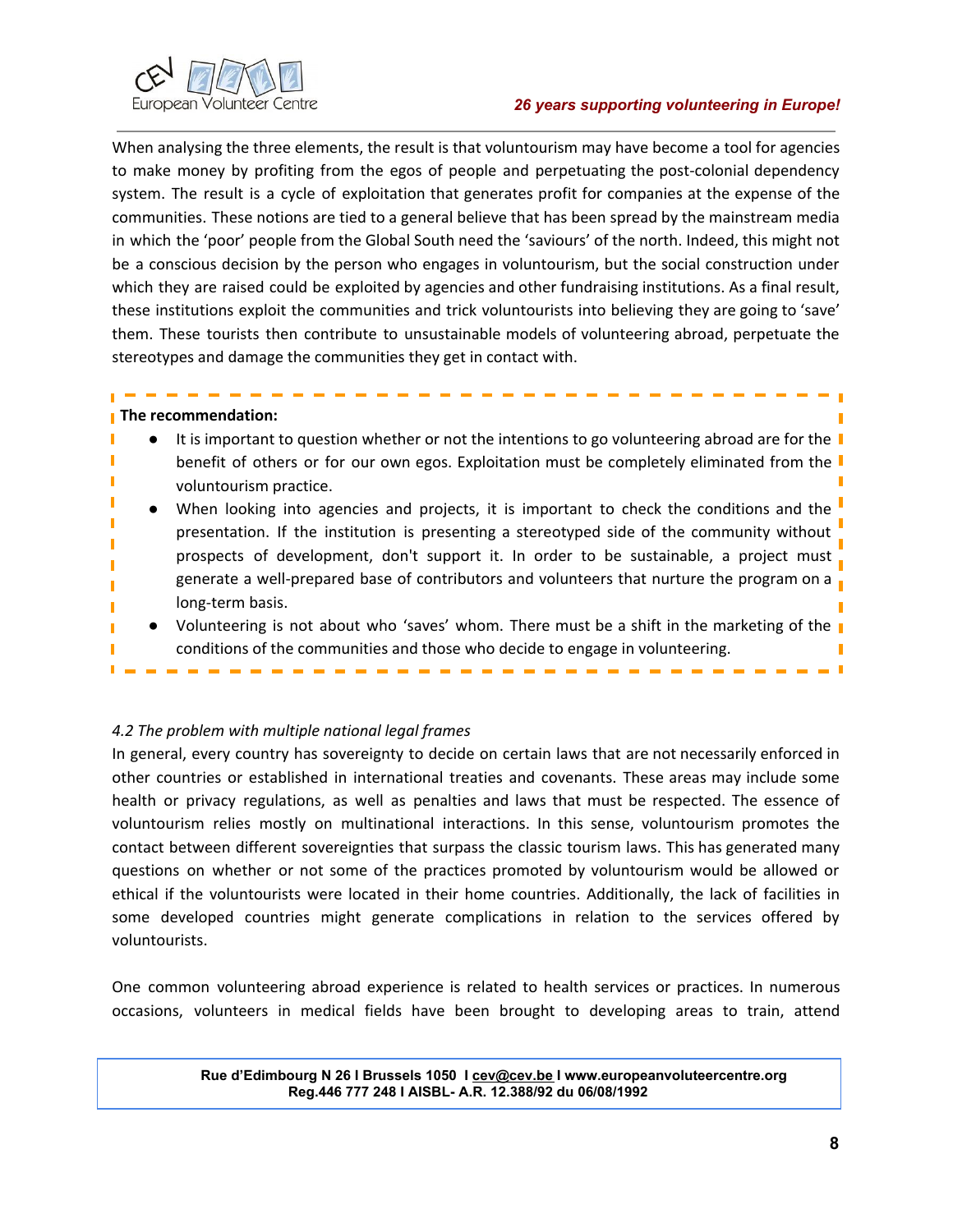

### *26 years supporting volunteering in Europe!*

emergencies or epidemic bursts. Smith (2015) discusses the effects of voluntourism in health and analyses how the intervention of unskilled volunteers would be illegal in their countries of origin, mainly because of hazards related to the lack of experience. In addition, Smith (2015) discusses how the introduction of medical volunteering to developing communities can damage the already existing gap between tourists and locals. The international portray of the inhabitants as 'defenceless' or 'incapable' is sometimes essential to any governmental or non-governmental campaign. This creates a feeling of resentment that the volunteers sometimes become unaware of due to the isolation of their installations, which count with materials that some national institutions would not be able to afford or match.

McCall and Iltis (2014) address this issue with a more ethical perspective. Initially, they agree that language is a barrier towards true respectful interactions, which already represents a problem. Additionally, medical volunteering might affect local development, since people will stop attending local institutions in the wait for the next free care, which could not entirely help them. Most of these volunteers come for a short period of time in the believe that their quick presence "fixed something" (McCall and Iltis, 2014, p.289) and only focus on doing 'groundwork' that could delay the supply of basic aid to the actual population in need. As a final result, while many believe that medical volunteering might help the communities short-term, it seems like it is becoming an unsustainable practice where other actions could fulfil these needs.

While the medical side of voluntourism has drawn as lot of attention in the last decades, the same principle could apply to any other kind of voluntourism. In the developed world, there are normally many permissions and qualifications needed in order to proceed to participate in a career-related activity. Environmentally, educationally, medically, etc. unskilled work represents a risk both for who practices it and who receives it. The consequences of ignoring these basic preparations and risk mitigation could undermine the true development work that is being done or could be done with the afflicted community or environment.

**The Recommendation**: Evaluate the skills and the permissions required for the advertised voluntourism experience. If there is no information, it is better to check the national laws regarding " the issue. If it is banned in the country where a voluntourist comes from or seems ethically conflictive, it should not be promoted. Although the agencies should follow this advice as well. Both issuing and receiving countries must endorse more specific laws regarding the conditions around the our qualifications for certain kinds of voluntourism. This would ensure not only the quality but the sustainability of the projects. ī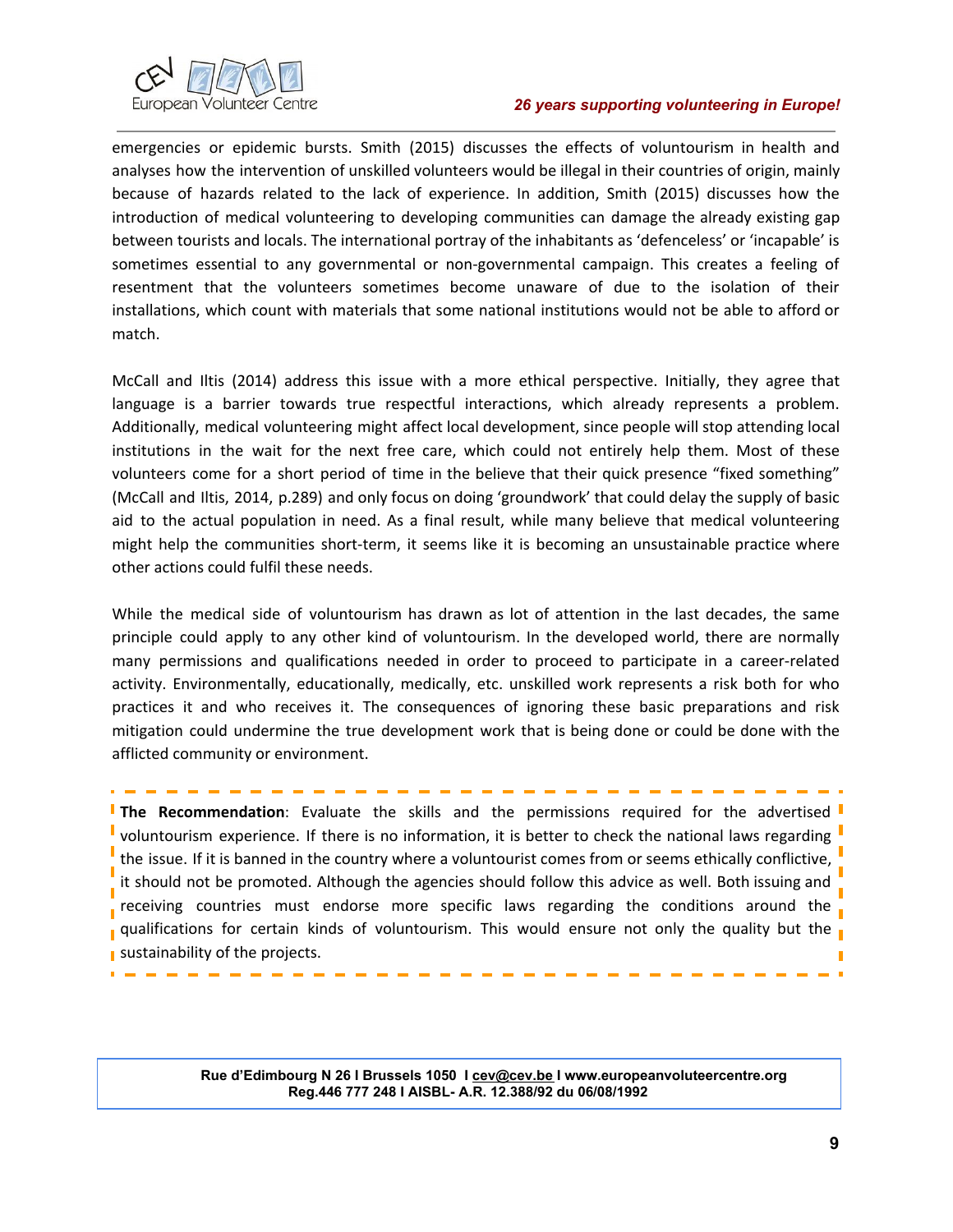

### *4.3 Paying for voluntourism and corruption*

There is a common assumption that the nature of agencies related to voluntourism act like charities, especially when related to community development. Albeit there are some organisations and institutions that can provide non-paid services, many of the activities offered by agencies require big payments and donations from the volunteers. This is a point where there is a lot of controversy due to the nature of voluntourism and the dilemma of paying for it. Nevertheless, this is an important topic when speaking about voluntourism. Along with the increase of the agencies and the payments, the allegations of corruption have increased as well. In many cases, there are no ways in which the voluntourists can see the true investment of the money they paid.

In 2017, Lumos produced a publication about about Haitian orphanages and the conditions around them. They found that many business people had opened orphanages in bad conditions to attract more pity and more money from the volunteers, to ultimately keep most of the profit for themselves. Other orphanages just profit from the free labour and the big donations they receive both from foreign and national volunteers. In order to do this, many children are trafficked and illegally adopted. Lumos (2017) was concerned about the psychological effects that both the environments and the volunteers have on these children. The constant afflux of people and mistreat generate long-term traumas on the children. In general, it would seem like the true benefit of voluntourism is for the agencies that exploit the misery of their communities in need rather that help them in a sustainable way. This is done at the expense of the good will of many of the volunteers that assume they are there to help.

**The recommendation**: It is important to know where the money spent for a volunteering experience is going. Voluntourists have to challenge whether or not the presence of the project has indeed improved the conditions. If the situation is similar to what it has been like for years, this project might <sup>"</sup> be profiting from misery. Projects that involve children or other vulnerable people must be very carefully evaluated and the general recommendation would be not to undertake these kinds of short  $\frac{1}{1}$ term volunteering opportunities in any institutional setting involving children or other vulnerable **groups.** 

### **5. Social media and voluntourism**

In the era of social media, the way in which people portray themselves has started to raise questions and restrictions on what to and what not to show. In many countries, there are instructions and



regulations on privacy, especially in regards to children and health-related spaces. However, as a continuation of the 'white saviour' complex, there have been situations in which voluntourists upload pictures and content that leave questions on their true intentions or if the practice itself is exploitation.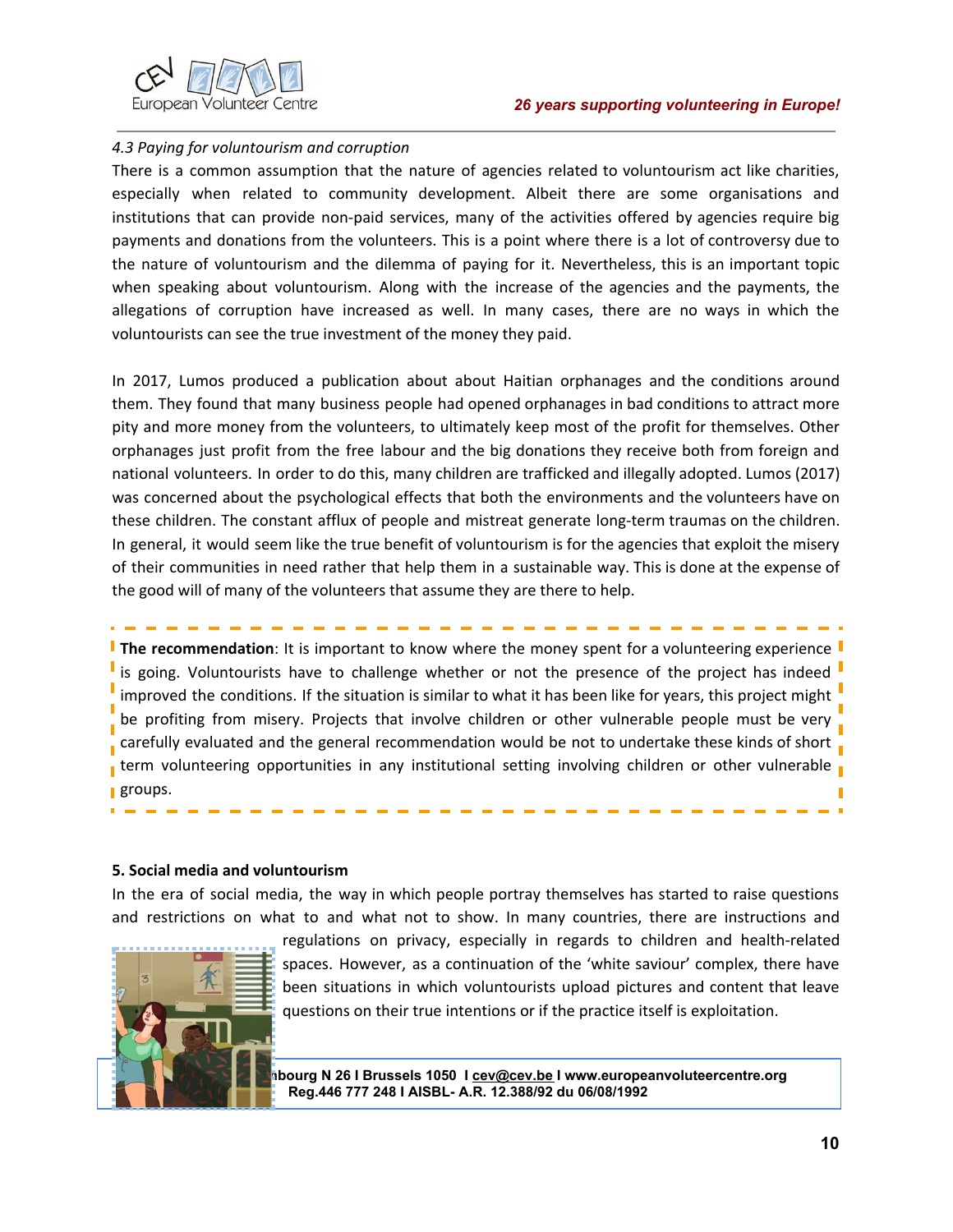

This particular issue has been addressed mainly by opinion forums and bloggers on the internet. Parodies and satire have gained momentum to criticise the behaviour of certain voluntourists on their 'chase for likes on social media'. The image shows an extract of Radi-aid's video where a woman takes a 'selfie' with an ill child in a developing country. In the video, they show what to do (in a sarcastic way) if voluntourists want more likes and reactions on social media. This is a representation of real pictures that some voluntourists post online. Along with the video, Radi-aid also uploaded a check-list of the things to

do before posting in social media during the volunteering experience, if ever done.

On the picture posting app Instagram, two women founded @barbiesavior, an account that uses the famous doll to make a satirical depiction of a cliché white saviour. On their website, they explain that Barbie saviour was created when the creators got tired of the "acclaim of the White Savior on social media". In a picture posted the  $1<sup>st</sup>$  of January 2017, the caption reads:



2016. What a year! It was my first year taking up residency in the country of Africa. Some may say I have done good, but there is still so much to do and so many to save! I am excited to share my New Years resolution with you all. By the end of 2017 I will love on 153 million orphans. It's a *lofty goal, but I believe I am up for the challenge.*



These are not the only examples of criticism to voluntourism related to social media, there are other blogs and websites dedicated to similar exposure of people who post these pictures. Humanitarians of Tinder exposes posts by people who have used pictures during voluntourism in developing countries to 'boost' their dating profiles. They seldom blur the identities of these evident minors.

This issue could be linked both to the concepts of the 'white saviour' and 'social distance', as these representations of developing countries contribute to a construction of stereotypes and not a true understanding of the culture and the identities of the people in the posts. For instance, pictures with unknown underage children are not allowed in many countries without proper authorisations and cautions. The same happens with people in hospitals, orphanages, and other institutions in the health and care sector. Going back to the legal flaws topic, these are not pictures a person would be allowed to post without authorisation in many of the home countries of voluntourists. Social media is a true expression of how people perceive the world, without proper education and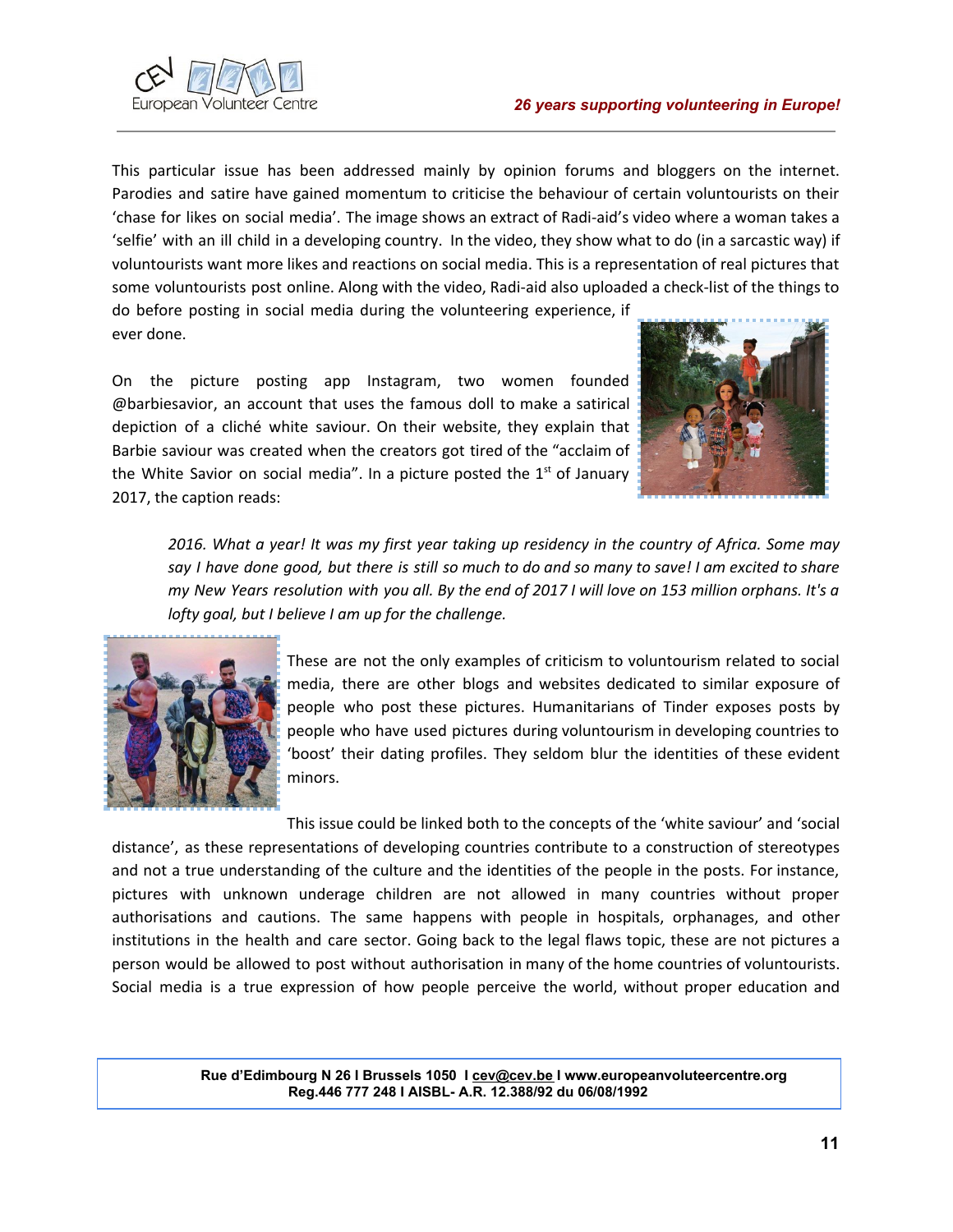

awareness, these people and projects end up being more a 'prop' than something sustainable and valuable.

--------------

**The recommendation:** Evaluate the message that is conveyed in a picture before taking it or posting **replacing** it. Always ask for authorisation for the picture and offer copies of it. Know the person, their names and the stories. Social media is a tool that can be used to raise awareness of important topics of the I world, if a person wants to use it for personal reasons, they have to avoid using the situations of other I people to boost their own. П  $\blacksquare$ 

## **6. Conclusions**

The CEV is highly concerned with the protection of the rights of the communities that receive volunteers and the importance of achieving sustainable development through volunteering. It is important to note that there are some actions that should be completely avoided when setting a voluntourist program or when going volunteering abroad.

As seen in the previous chapters, the last decades have proved to be the perfect grounding for voluntourism to become a marketing success. Initially, organisations have been more engaged towards promoting humanitarian work, which has been visually more accessible through the use of internet and other modern mass media tools. This opened a gap in the market where agencies started offering alternative humanitarian experiences in the ways described within this paper. The marketisation of volunteering has started to affect the true achievements of sustainable humanitarian work through the distortion of the goals and the means. When dealing with people, there should be little to no contact with populations susceptible to long-term trauma or further trauma unless having the skills or the correct long-term management. This is the case with children (especially ill or orphaned) and people in physical or mental health institutions or war conditions. CEV strongly recommends against engaging or creating programs that do not properly assess the real needs of these groups. If done, they must have long-term engagement and skilled personnel that could enable these populations to truly improve their conditions and further train other generations.

In the same way, any programmes related to volunteering abroad should enable the communities and the volunteers to learn from each other and reduce social distance. This could be done by educating and raising awareness for both parties on the cultures and sustainable ways of continuing the projects from outside and within the geographical area of the activities. There must not be a promotion of dependency from the developing community but instead an empowering experience for the sustainability and empowerment of all the participants. In this sense, both parties need to know, if paid,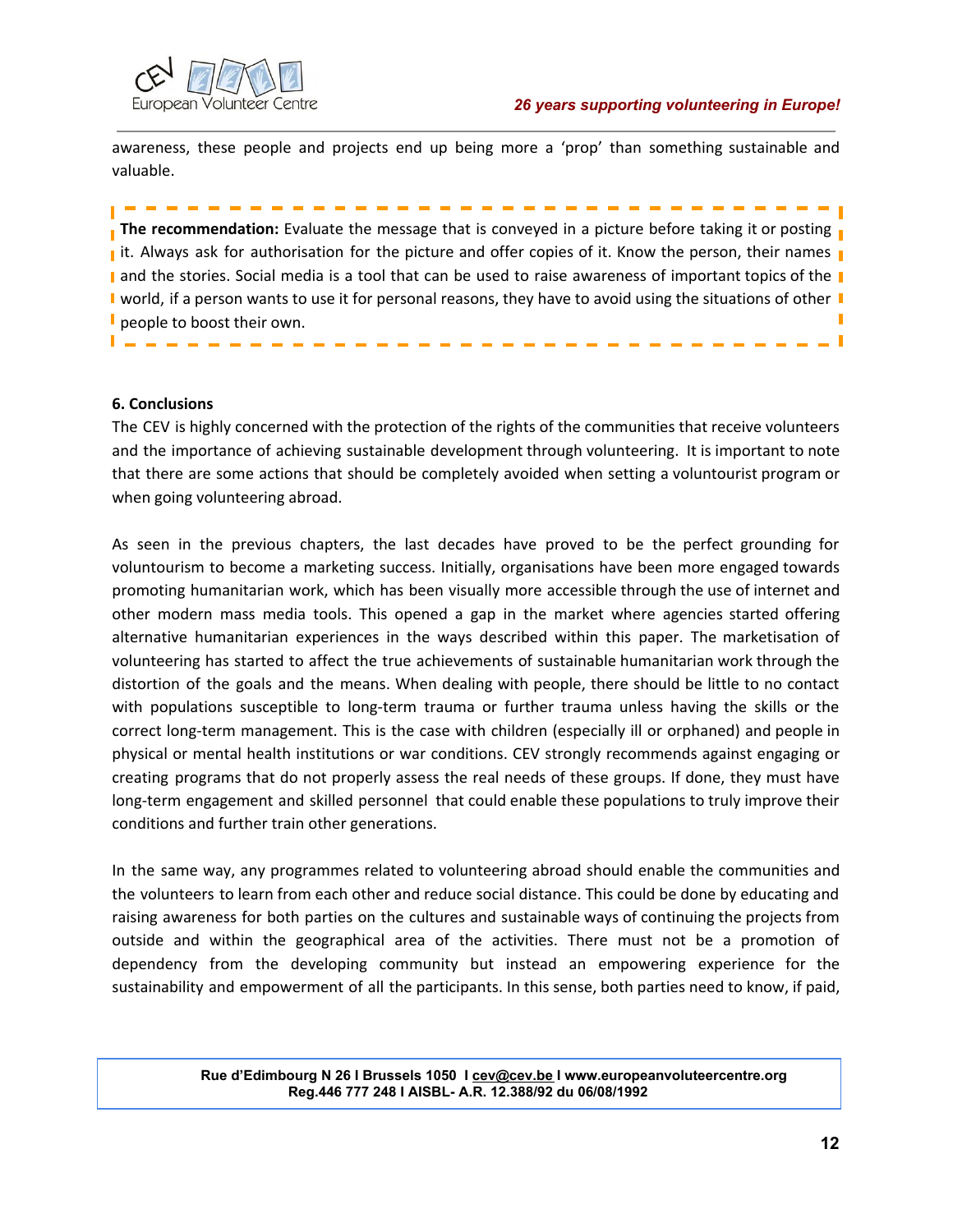

where the money goes and how fair the distribution is. If done well, voluntourism can be used as a tool to produce knowledge on the reduction of social distance and corruption.

Agencies are more likely to try to contact young students or graduates in universities. As seen in previous chapters, part of the rhetoric of some agencies regarding voluntourism relies on the promise of good experience for the CV and the idea of the saviour who visits the developing world. This is an idea that must change in order to reshape the way in which volunteering abroad is perceived and performed. Social media plays an important role in shaping the ideas around voluntourism. Pictures and other forms of exposure should be avoided. If done, they must have authorisation and a purpose for the future development of the program or awareness raising. If the action is banned in the country of origin, people volunteering abroad should try to abstain from these doings in the countries they visit.

Voluntourism as an industry has drawn a lot of attention for diverse reasons, which is why it should be better addressed and directed towards development. Indeed, not every voluntourist engages in this activity to harm communities, but more awareness and preparations need to be done in order to improve the quality of the programs. Voluntourism is a business that will not lose popularity any time soon and will attract more controversial ideas and practices. Because of this, the CEV encourages governmental, non-governmental and academic institutions to put their efforts towards better regulations for the safety and effectiveness of voluntourism for the benefit of future generations.

# *6.1 CARE: Caring as an initiative*

CEV has presented several aspects in a critical analysis to voluntourism. To summarise the recommendations, we developed a simplified way of thinking to improve the conditions around voluntourism: *CARE*. Caring is an important element of volunteering. By changing the perceptions around the goals and means of volunteering abroad, we could lead voluntourism towards a more comprehensive way of achieving sustainable development. *CARE* is explained in the following sections:

# C is for challenge:

- Voluntourist:
	- o The legal aspects. Is the paid money being used for good? Ask how it is invested and if communities are benefitting from it.
	- o Yourself. Question the true intentions behind voluntourism, is it for ego? Is it to be a saviour?
	- o The agencies and projects. Is this agency making the communities dependent? Is the project sustainable?
- Agency:
	- o The stereotypes. Work towards reducing the stereotypes between communities and voluntourists.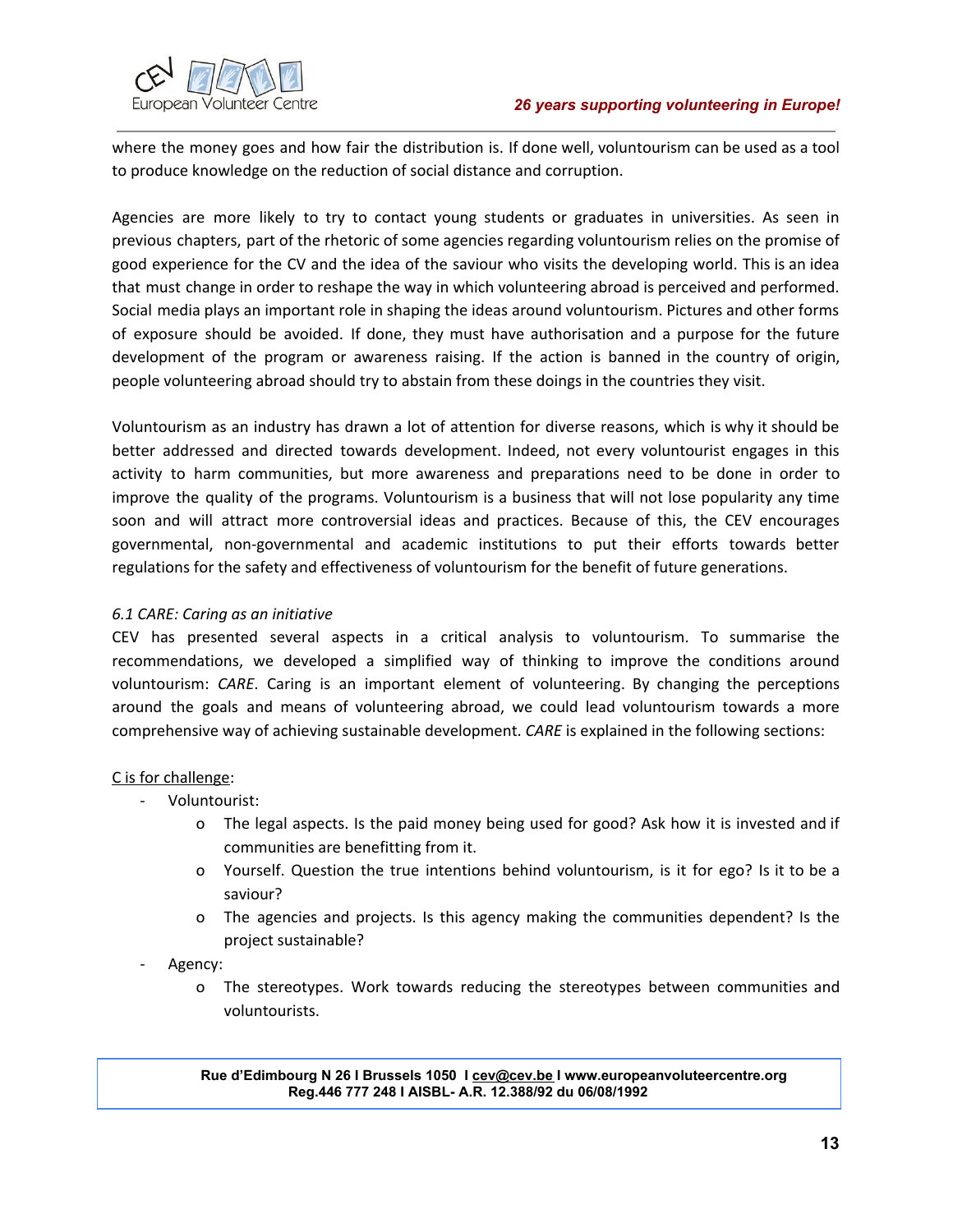

o The lack of information. It is important to be transparent about the operations and activities of the projects so they can be sustainable.

# A is for Adapt:

- Learn how to adapt the privileges behind voluntourism and the lives of the communities that this activity interacts with.
- Different cultures don't mean different worlds. Adapt to the differences and use voluntourism as a tool to learn and make a sustainable change of the social perceptions and social distance.

# R is for Research:

- Use voluntourism to research new tools to decrease social distance. Research is an important part in the process of achieving development.
- As a continuation to 'Challenge', research serves as a source to be able to question many aspects around projects or voluntourism itself.

## E is for Engage:

- Use knowledge to empower the communities and achieve sustainable development.
- Become an advocate of the projects before and after participating, making it long-term is part of sustainability.
- Let communities interact with new aspects of the culture of voluntourists and vice-versa. Ask for authorisation when taking or posting pictures and let them be a true part of the advocacy process.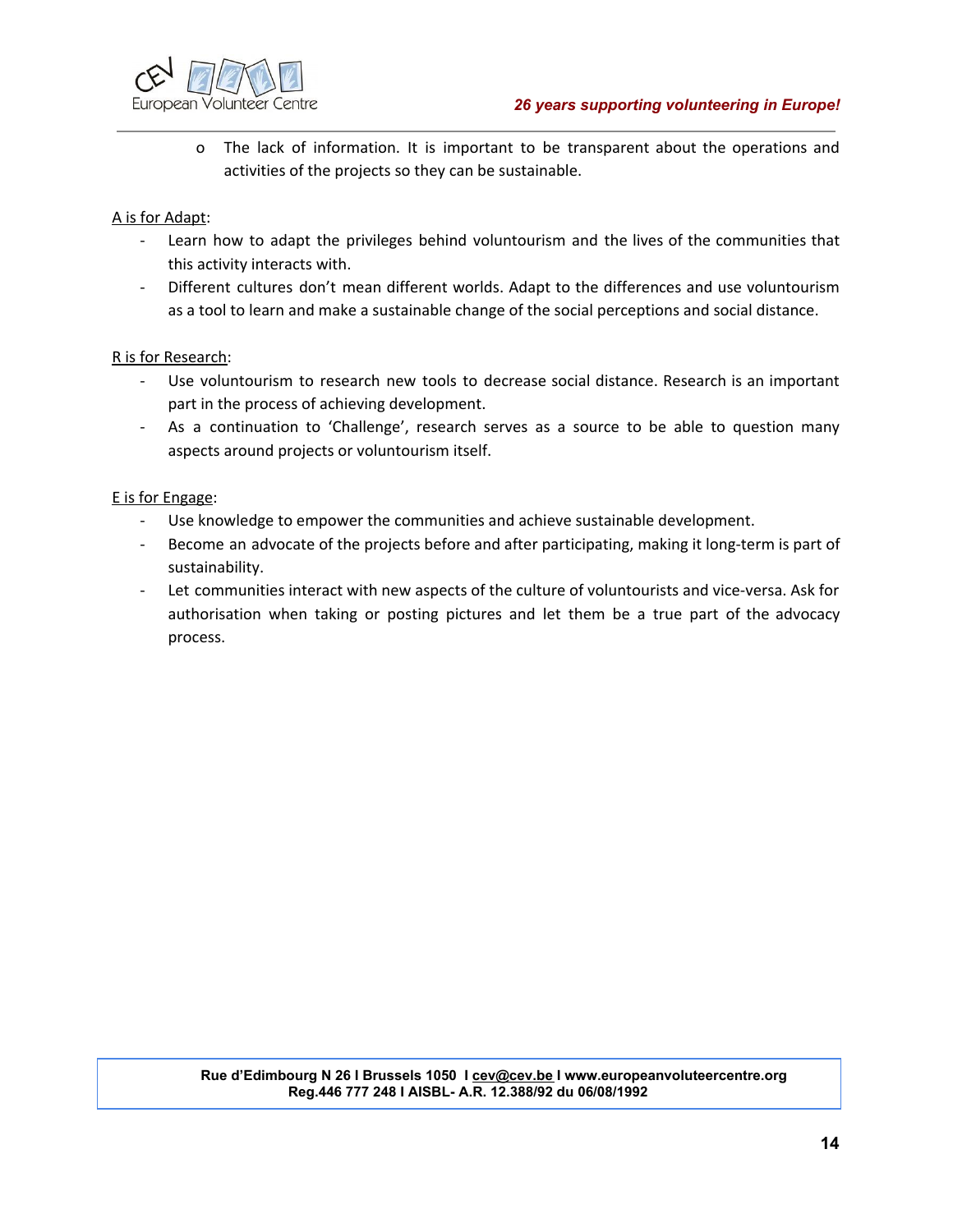

# **References**

barbiesavior. (2017). Instagram Post: *'2016. What a Year! ...'* January 1 2017. [Online] Available at [https://www.instagram.com/p/BOu\\_B7NlvZo/?hl=en&taken-by=barbiesavior](https://www.instagram.com/p/BOu_B7NlvZo/?hl=en&taken-by=barbiesavior) Accessed 17/7/2018.

Bell, K. (2013). 'Raising Africa?: Celebrity and the Rhetoric of the White Saviour'. Journal of Multidisciplinary International Studies. 10 (1). 1- 24

Bex, S and Craps, S. (2016). 'Humanitarianism, Testimony, and The White Savior Industrial Complex'. *Cultural Critique.* 92*.* 32-56

Chambers, L. (2012). 'Voluntourism: We Have to Stop Making This About Your Niece'. *The Huffington Post.* The Blog. [Online] Available a[t](https://www.huffingtonpost.com/leila-de-bruyne/volunteer-africa-program_b_1676091.html?guccounter=1) [https://www.huffingtonpost.com/leila-de-bruyne/volunteer-africa-program\\_b\\_1676091.html?guccount](https://www.huffingtonpost.com/leila-de-bruyne/volunteer-africa-program_b_1676091.html?guccounter=1) [er=1](https://www.huffingtonpost.com/leila-de-bruyne/volunteer-africa-program_b_1676091.html?guccounter=1) Accessed 17/7/2018.

Elliott, D. (2013). 'Giving Back: A Special Report on Volunteer Vacations'. *Condé Nast Traveler*. [Online] Available a[t](https://www.cntraveler.com/stories/2013-01-15/volunteer-vacations-rewards-risks) <https://www.cntraveler.com/stories/2013-01-15/volunteer-vacations-rewards-risks> Accessed 17/7/2018.

European Volunteer Centre. (2018). *CEV Policy Statements on Volunteering Issues in Europe*. [Online] Available a[t](https://issuu.com/european_volunteer_centre/docs/cev_policy_statements_on_volunteeri) [https://issuu.com/european\\_volunteer\\_centre/docs/cev\\_policy\\_statements\\_on\\_volunteeri](https://issuu.com/european_volunteer_centre/docs/cev_policy_statements_on_volunteeri) Accessed 17/7/2018.

Humanitarians of Tinder. (2018). *Humanitarians of Tinder*. [Online] Available at <http://humanitariansoftinder.com/> Accessed 17/7/2018.

McCall, D and Iltis, A. (2014). 'Health Care Voluntourism: Addressing Ethical Concerns of Undergraduate Student Participation in Global Health Volunteer Work'. *HEC Forum*. 26. 285-297.

McGloin, C and Georgeu, N. (2015). ''Looks good on your CV': The sociology of voluntourism recruitment in higher education'. *Journal of Sociology.* 1-15

Mulheir, G. and Cavanagh, M. (2016) *Orphanage Entrepreneurs: The Trafficking of Haiti's Invisible Children*. Lumos Foundation.

Park, R. E. (1924). 'The concept of social distance as applied to the study of racial attitudes and racial relations'. *Journal of Applied Sociology*. 8. 339–344.